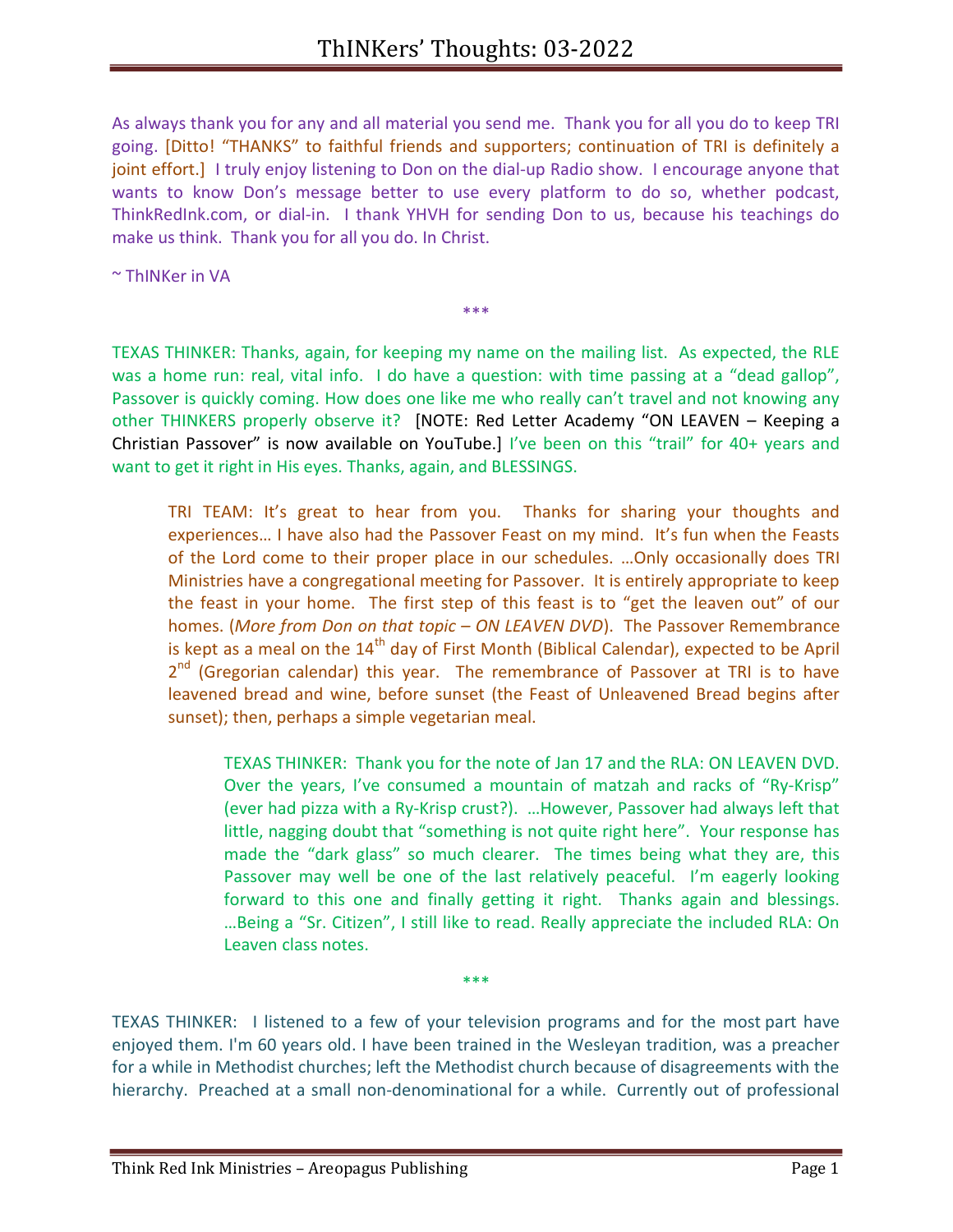ministry. Attending our local Southern Baptist church. There have been some challenging moments with some things you have said, but I didn't turn you off or change the channel. I like that you say your Revelation is straight from God but then again that was David Koresh's claim also. So I listen to what you have to say and contemplate it, and read the passage for myself and pray about it and go on from there. I love your conversation style and your humor. I've been challenged and encouraged in my faith. Thank you! Forgot to tell you. …I saw the program through GLC, channel 16, KPTB.

TRI TEAM: Thank you for your email, your honesty and your bravery. We hope you will share your appreciation for the program with GLC. All Think Red Ink Ministry materials are available free-of-charge. Please let us know if you have a request or go online to: https://materials.thinkredink.org/

- Don C. Harris (1957 - 2021) - Sadly (for us) Mr. Harris is now awaiting the resurrection. Praise YHVH that Don's study of the Words of Jesus and other messages and revelations were recorded. Truth is ever-green. Jesus said it this way, "Heaven and earth shall pass away, but my words shall not pass away." Matt. 24

…The challenging times continue. Hope support for TRI Ministries continues. May we always look to our Lord Jesus Christ for peace and power in our lives.

\*\*\*

~ ThINKer in TX

I so appreciate the audio I am getting every day and the teachings they have helped  $08:59$  me so much and I have never felt closer to The Lord in years.

\*\*\*

\*\*\*

Thank you for keeping me on the mailing list! Much appreciated! Mr. Don Harris lovingly supplied me with excellent scriptural DVDs & books (i.e., "The Questions of Jesus" & "On Manna") are a permanent fixture on my bedside table! Much love in our Messiah YAHUSHA & abundant blessings!

\*\*\*

~ ThINKer in SA

Imagine considering Jesus words. Bam! I dare ya.

 $\sim$  ThINKer in GA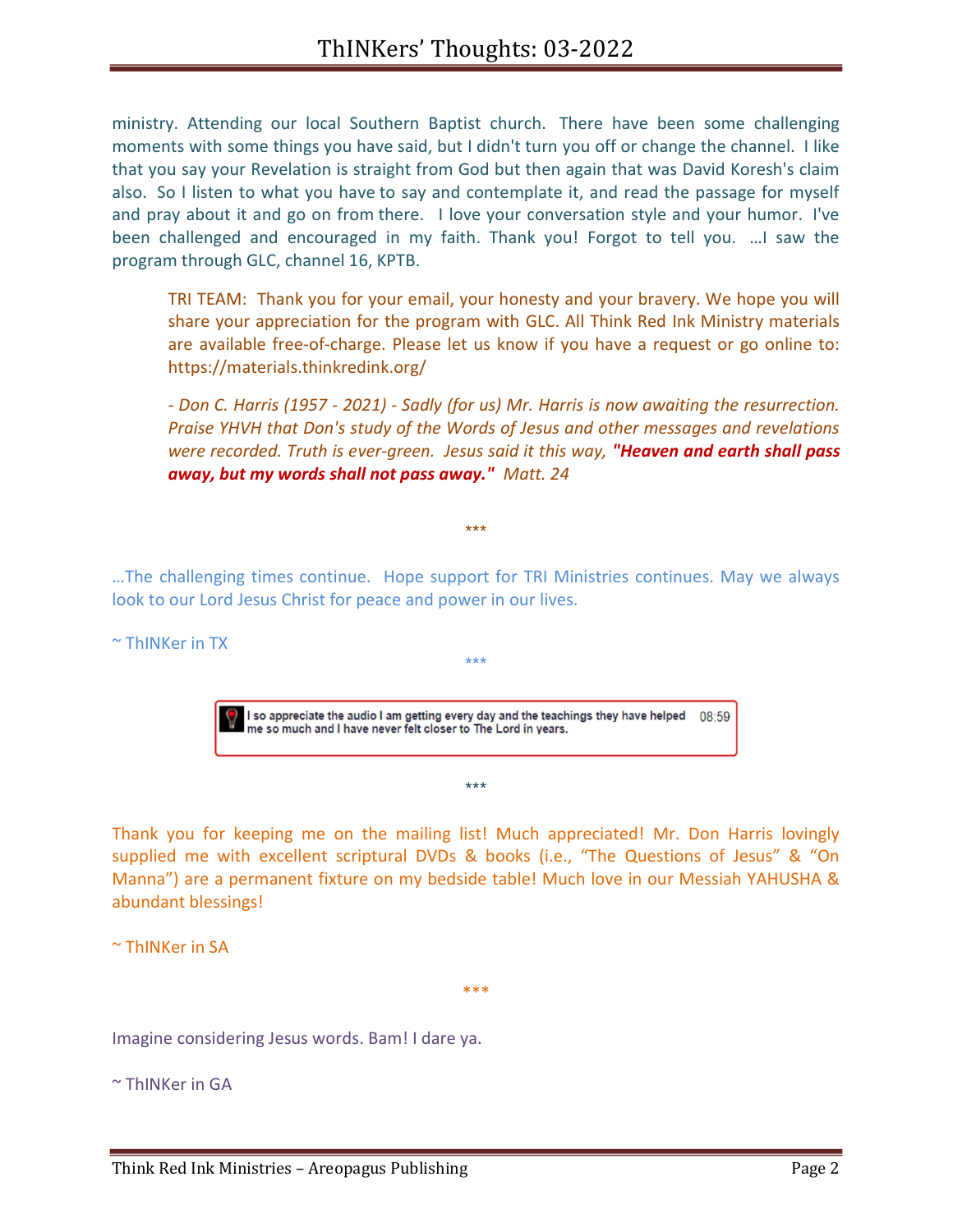\*\*\*

I want to thank you for keeping the ministry going and available for us. The website is very nice and full of good material. I did register …I am hoping to find someone locally who watches Don's programs so that I can have some fellowship. I have tried talking with some of my friends about hearing the voice of the Lord, but most of them don't seem very interested. I hope that things are going well with you. Thank you again.

\*\*\*

~ ThINKer in TX

I am not afraid to stand alone.

~ ThINKer in FB

…Oh my, has the Father been busy in my life. … Anyhow, that being said. Didn't we used to have a little booklet on Sabbath? [Yes!] If you have any left could you send me about 5 copies? [Done! Looking forward to hear from you again.] …I am excited to hear back from you. May YeHoVah continue to guide, protect, cover and reveal His will in our lives.

\*\*\*

~ ThINKer in NM

Thank you. This [The Word of God – Our True Source] was one of the revelations I cherished coming from Don. God bless his memory.

\*\*\*

~ ThINKer in Nigeria

TEXAS THINKER: Thank you for sending me the link to the Parable Paradox which was quite good. I appreciate you sharing the link.

\*\*\*

TRI TEAM: You are very welcome. We recently published a video titled, "Surviving the End" on Think Red Ink Ministries Face Book page that I think you will appreciate. Not on Face Book? It is also available here: https://iamreadytoknow.thinkredink.org.

TEXAS THINKER: Regarding GLC, I have put it on my schedule to contact them every couple of weeks and ask them to continue presenting "The Words of Jesus". [Brilliant!] I am surprised that it's not their most watched show. [Me, too!] Yesterday, the teaching on the lost sheep, lost coin, and lost (prodigal) son is probably one of the best teachings that I have ever heard, anywhere. I am so thankful to be able to watch this series.